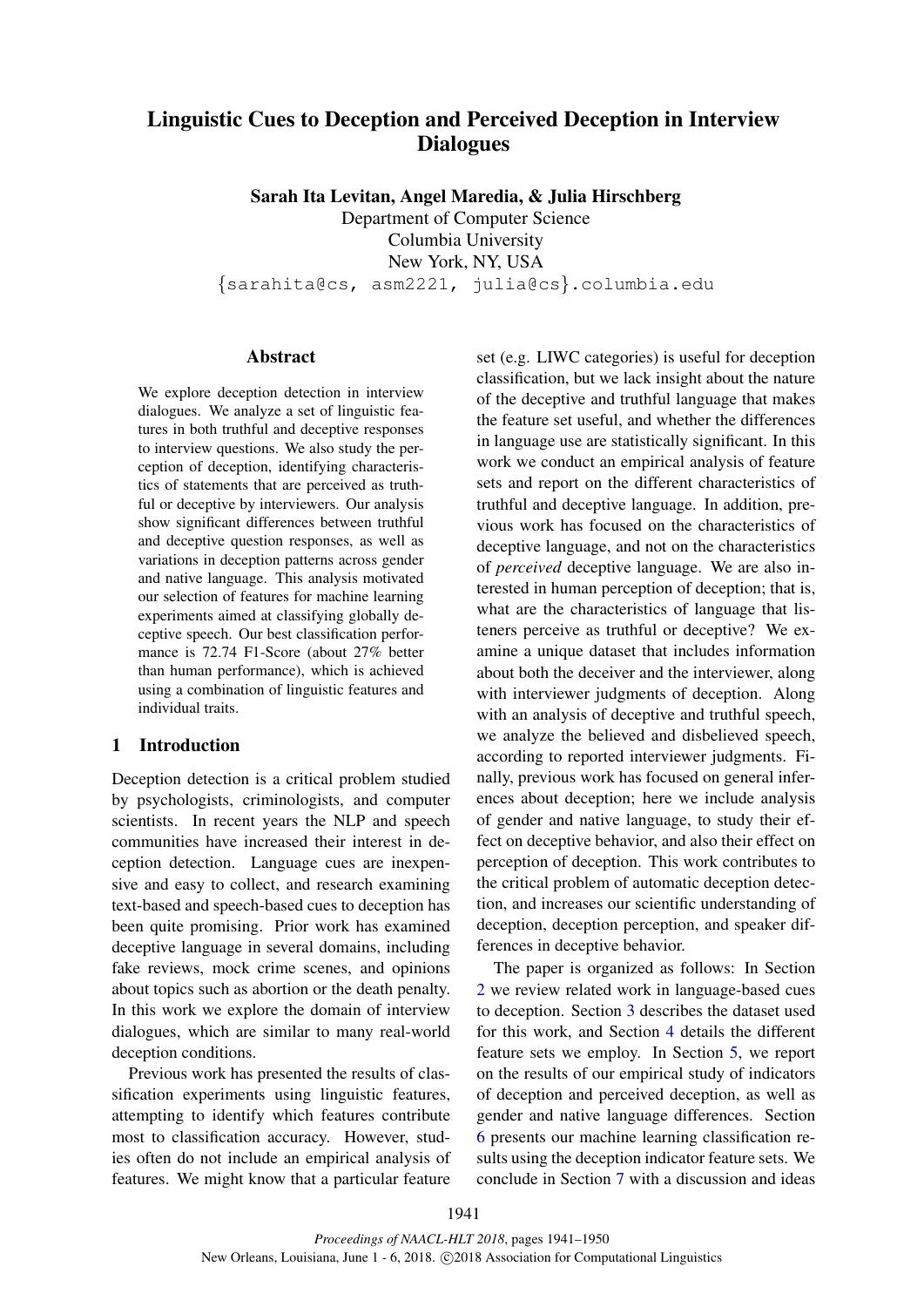for future work.

# 2 Related Work

Language-based cues to deception have been analyzed in many genres. Ott et al. (2011) compared approaches to automatically detecting deceptive opinion spam, using a crowdsourced dataset of fake hotel reviews. Several studies use a fake opinion paradigm for collecting data, instructing subjects to write or record deceptive and truthful opinions about controversial topics such as the death penalty or abortion, or about a person that they like/dislike (Newman et al., 2003; Mihalcea and Strapparava, 2009). Other research has focused on real-world data obtained from court testimonies and depositions (Fornaciari and Poesio, 2013; Bachenko et al., 2008; Pérez-Rosas et al., 2015). Real-world deceptive situations are highstakes, where there is much to be gained or lost if deception succeeds or fails; it is hypothesized that these conditions are more likely to elicit strong cues to deception. However, working with such data requires extensive research to annotate each utterance for veracity, so such datasets are often quite small and not always reliable.

Linguistic features such as n-grams and language complexity have been analyzed as cues to deception (Pérez-Rosas and Mihalcea, 2015; Yancheva and Rudzicz, 2013). Syntactic features such as part of speech tags have also been found to be useful for structured data (Ott et al., 2011; Feng et al., 2012). Statement Analysis (Adams, 1996) is a text-based deception detection approach that combines lexical and syntactic features. An especially useful resource for text-based deception detection is the Linguistic Inquiry and Word Count (LIWC) (Pennebaker and King, 1999), which groups words into psychologically motivated categories. In addition to lexical features, some studies have examined acousticprosodic cues to deception (Rockwell et al., 1997; Enos, 2009; Mendels et al., 2017). (Benus et al., 2006) studied pause behavior in deceptive speech. This work is very promising, but it is more difficult to obtain large, cleanly recorded speech corpora with deception annotations than to obtain text corpora. An excellent meta-study of verbal cues to deception can be found in (DePaulo et al., 2003).

#### 3 Data

## 3.1 Corpus

For this work, we examined the Columbia X-Cultural Deception (CXD) Corpus (Levitan et al., 2015a) a collection of within-subject deceptive and non-deceptive speech from native speakers of Standard American English (SAE) and Mandarin Chinese (MC), all speaking in English. The corpus contains dialogues between 340 subjects. A variation of a fake resume paradigm was used to collect the data. Previously unacquainted pairs of subjects played a "lying game" with each other. Each subject filled out a 24-item biographical questionnaire and were instructed to create false answers for a random half of the questions. They also reported demographic information including gender and native language, and completed the NEO-FFI personality inventory (Costa and McCrae, 1989).

The lying game was recorded in a sound booth. For the first half of the game, one subject assumed the role of the interviewer, while the other answered the biographical questions, lying for half and telling the truth for the other; questions chosen in each category were balanced across the corpus. For the second half of the game, the subjects roles were reversed, and the interviewer became the interviewee. During the game, the interviewer was allowed to ask the 24 questions in any order s/he chose; the interviewer was also encouraged to ask follow-up questions to aid them in determining the truth of the interviewees answers. Interviewers recorded their judgments for each of the 24 questions, providing information about human perception of deception. The entire corpus was orthographically transcribed using the Amazon Mechanical Turk  $(AMT)^1$  crowd-sourcing platform, and the speech was segmented into *inter-pausal units* (IPUs), defined as pause-free segments of speech separated by a minimum pause length of 50 ms. The speech was also segmented into turn units, where a turn is defined as a maximal sequence of IPUs from a single speaker without any interlocutor speech that is not a *backchannel*. There are two forms of deception annotations in the corpus: local and global. Interviewees labeled their responses with local annotations by pressing a "T" or "F" key for each utterance as they spoke. These keypresses were automatically aligned with speaker IPUs and turns. Global la-

<sup>1</sup> https://www.mturk.com/mturk/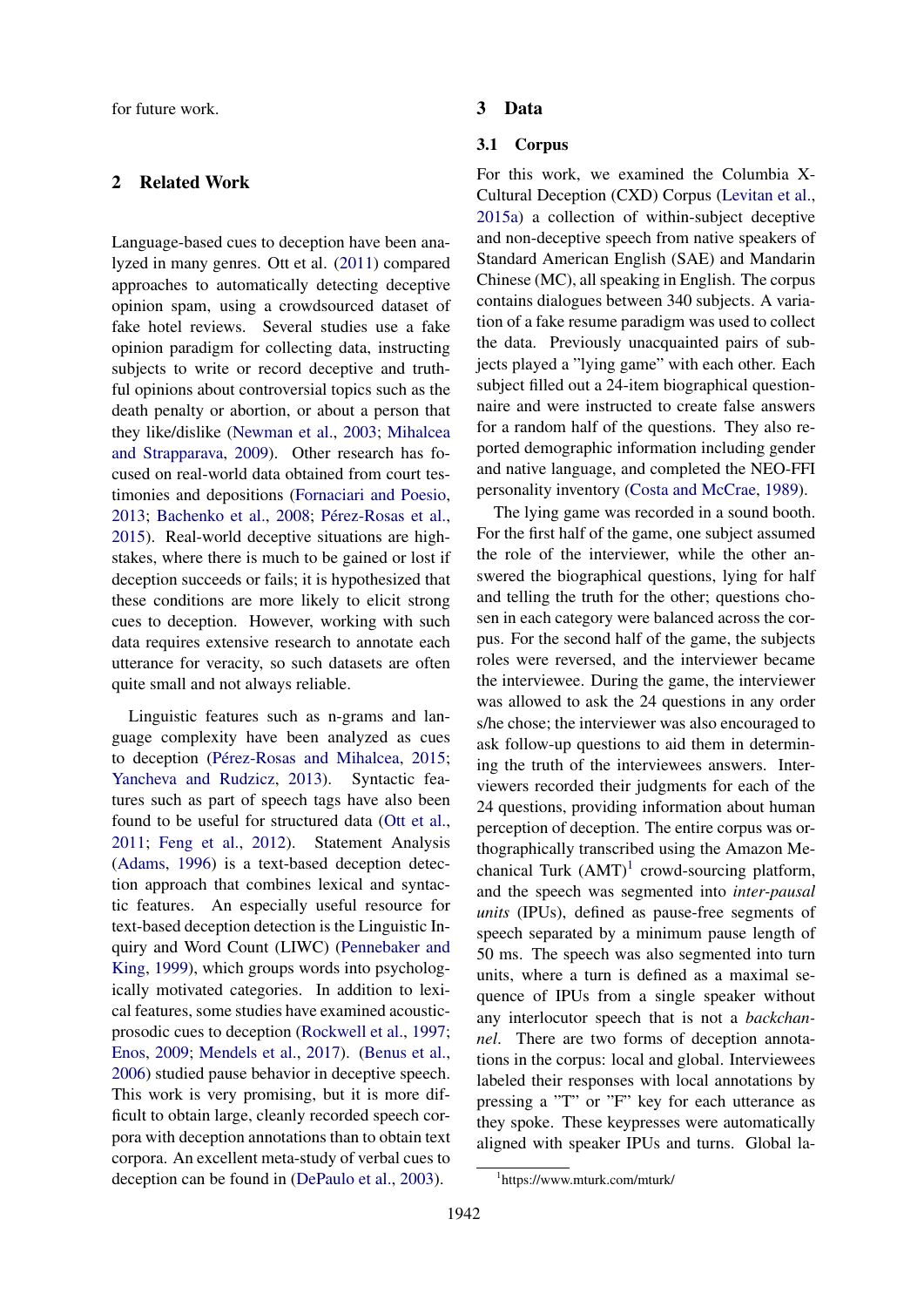bels were provided by the biographical questionnaire, where each of the 24 questions was labeled as truthful or deceptive.

Consider the following dialogue:

Interviewer: What is your mother's job?

Interviewee: My mother is a doctor (F). She has always worked very late hours and I felt neglected as a child (T).

Is the interviewee response true or false? We differentiate between global and local deception. Globally, the response to the question is deceptive. However, it contains local instances of both truth and deception. In this work we focus on dialoguebased deception, using global deception labels.

#### 3.2 Global Segmentation

Previous work with the CXD corpus has focused on IPU-level and turn-level analysis and classification of local deception, mostly with acousticprosodic features (Levitan et al., 2015b; Mendels et al., 2017). Here we are interested in exploring global deception at the dialogue-level for the first time in this corpus. We define response-segments as sets of turns that are related to a single question (of the 24 interview questions). In order to annotate these segments, we first used a question detection and identification system (Maredia et al., 2017) that uses word embeddings to match semantically similar variations of questions to a target question list. This was necessary because interviewers asked the 24 questions using different wording from the original list of questions. On this corpus, (Maredia et al., 2017) obtained an F1 score of .95%.

After tagging interviewer turns with this system, we labeled the set of interviewee turns between two interviewer questions q1 and q2 as corresponding to question q1. The intuition behind this was that those turns were responses to follow up questions related to q1, and while the question detection and identification system discussed above did not identify follow up questions, we found that most of the follow up questions after an interviewer question q1 would be related to q1 in our hand annotation. We evaluated this global segmentation on a hand-annotated test set of 17 interviews (about 10% of the corpus) consisting of 2,671 interviewee turns, 408 interviewer questions, and 977 follow up questions. Our global segmentation approach resulted in 77.8% accuracy on our hand-labeled test set (errors were mostly

due to turns that were unrelated to any question).

We performed our analysis and classification on two segmentations of the data using this tagging method: (1) **first turn:** we analyzed only the single interviewee turn directly following the original question, and (2) multiple turns we analyzed the entire segment of interviewee turns that were responding to the original interviewer question and subsequent follow-up questions. In our classification experiments, we explore whether a deceptive answer is be better classified by the interviewee's initial response or by all of the follow-up conversation between interviewer and interviewee.

## 4 Features

LIWC Previous work has found that deceivers tend to use different word usage patterns when they are lying (Newman et al., 2003). We used LIWC (Pennebaker et al., 2001) to extract semantic features from each utterance. LIWC is a text analysis program that computes features consisting of normalized word counts for 93 semantic classes. LIWC dimensions have been used in many studies to predict outcomes including personality (Pennebaker and King, 1999), deception (Newman et al., 2003), and health (Pennebaker et al., 1997). We extracted a total of 93 features using LIWC 2015<sup>2</sup>, including standard linguistic dimensions (e.g. percentage of words that are pronouns, articles), markers of psychological processes (e.g. affect, social, cognitive), punctuation categories (e.g periods, commas), and formality measures (e.g. fillers, swear words).

Linguistic We extracted 23 linguistic features <sup>3</sup> which we adopted from previous deception studies such as (Enos, 2009; Bachenko et al., 2008). Included in this list are binary and numeric features capturing hedge words, filled pauses, laughter, complexity, contractions, and denials. We include Dictionary of Affect Language (DAL) (Whissell et al., 1986) scores that measure the emotional meaning of texts, and a specificity score which measures level of detail (Li and Nenkova, 2015). The full list of features is: 'hasAbsolutelyReally', 'hasContraction', 'hasI', 'hasWe', 'hasYes', 'hasNAposT' (turns

 ${}^{2}$ A full description of the features is found here: https: //s3-us-west-2.amazonaws.com/downloads. liwc.net/LIWC2015\_OperatorManual.pdf

<sup>&</sup>lt;sup>3</sup>A detailed explanation of these linguistic features and how they were computed is found here: http://www.cs. columbia.edu/speech/cxd/features.html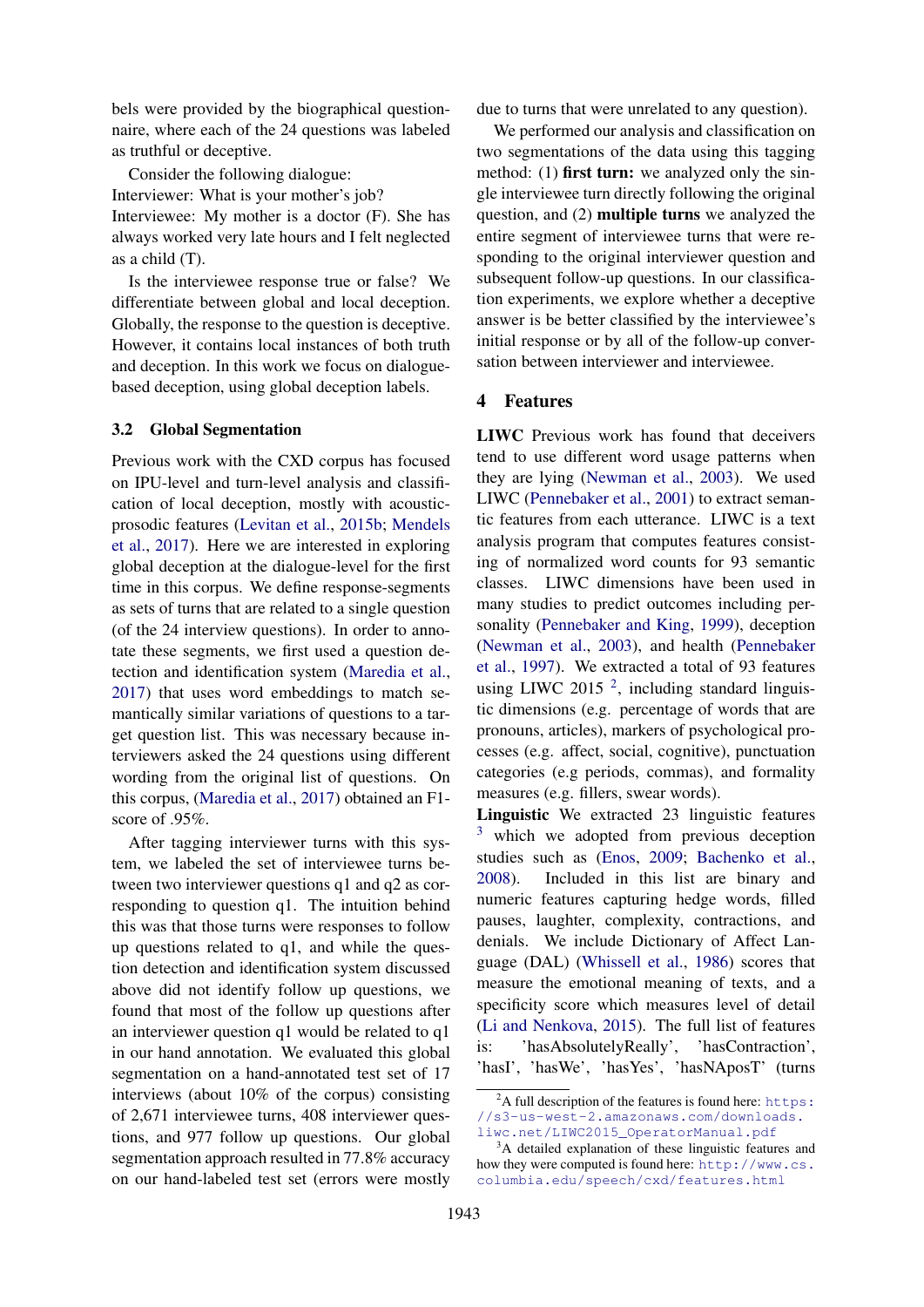that contain words with the contraction "n't"), 'hasNo', 'hasNot', 'isJustYes', 'isJustNo', 'noYesOrNo', 'specificDenial', 'thirdPersonPronouns', 'hasFalseStart', 'hasFilledPause', 'numFilled-Pauses', 'hasCuePhrase', 'numCuePhrases', 'hasHedgePhrase', 'numHedgePhrases', 'hasLaugh', 'complexity', 'numLaugh', 'DALwc', 'DAL-pleasant', 'DAL-activate', 'DALimagery', 'specScores' (specificity score).

Response Length Previous work has found that response length, in seconds, is shorter in deceptive speech, and that the difference in number of words in a segment of speech is insignificant between deceptive and truthful speech (DePaulo et al., 2003). For our question-level analysis, we used four different measures for response length: the total number of seconds of an interviewee responsesegment, the total number of words in an interviewee response-segment, the average response time of a turn in an interviewee response-segment, and the average number of words per turn in an interviewee response-segment.

Individual Traits We analyzed gender and native language of the speakers to determine if these traits were related to ability to deceive and to detect deception. We also analyzed linguistic cues to deception across gender and native language, and used gender and native language information in our classification experiments. All speakers were either male or female, and their native language was either Standard American English or Mandarin Chinese. In addition, we used the NEO-FFI (5 factor) personality inventory scores as features in classification experiments, but not for the statistical analysis in this paper.

Follow-up Questions Follow-up questions are questions that an interviewer asks after they ask a question from the original prescribed set of questions. We hypothesized that if an interviewer asked more follow-up questions, they were more likely to identify deceptive responses, because asking follow-up questions indicated interviewer doubt of the interviewee's truthfulness. For each interviewee response-segment, we counted the number of follow-up questions interviewees were asked by the interviewer.

# 5 Analysis

In order to analyze the differences between deceptive and truthful speech, we extracted the above features from each question response-segment,

and calculated a series of paired t-tests between the features of truthful speech and deceptive speech. All tests for significance correct for family-wise Type I error by controlling the false discovery rate (FDR) at  $\alpha = 0.05$ . The  $k^{th}$  smallest  $p$  value is considered significant if it is less than  $\frac{k*\alpha}{n}$ .

## 5.1 Interviewee Responses

Table 1 shows the features that were statistically significant indicators of truth and deception in interviewee response-segments consisting of multiple turns. Below, we highlight some interesting findings.

In contrast to (DePaulo et al., 2003), we found that the total duration of an interviewee responsesegment was longer for deceptive speech than for truthful speech. Additionally, while (DePaulo et al., 2003) showed that the number of words in a segment of speech was not significantly different between deceptive and truthful speech, we found that deceptive response-segments had more words than truthful response-segments. Furthermore, we found that longer average response time per turn and more words per sentence were significant indicators of deception. These results show that when interviewees are trying to deceive, not only is their aggregate response longer in duration and number of words, but their individual responses to each follow-up question are also longer. Consistent with (DePaulo et al., 2003), we found that more filled pauses in an interviewee responsesegment was a significant indicator of deception. Deceivers are hypothesized to experience an increase in cognitive load (Vrij et al., 1996), and this can result in difficulties in speech planning, which can be signaled by filled pauses. Although (Benus et al., 2006) found that, in general, the use of pauses correlates more with truthful than with deceptive speech, we found that filled pauses such as "um" were correlated with deceptive speech. The LIWC cogproc (cognitive processes) dimension, which includes words such as "cause", "know", "ought" was significantly more frequent in truthful speech, also supporting the theory that cognitive load is increased while practicing deception.

We found that increased  $DALimagery$  scores, which compute words often used in speech to create vivid descriptions, were indicators of deception. We also found that the LIWC language summary variables of authenticity and adjectives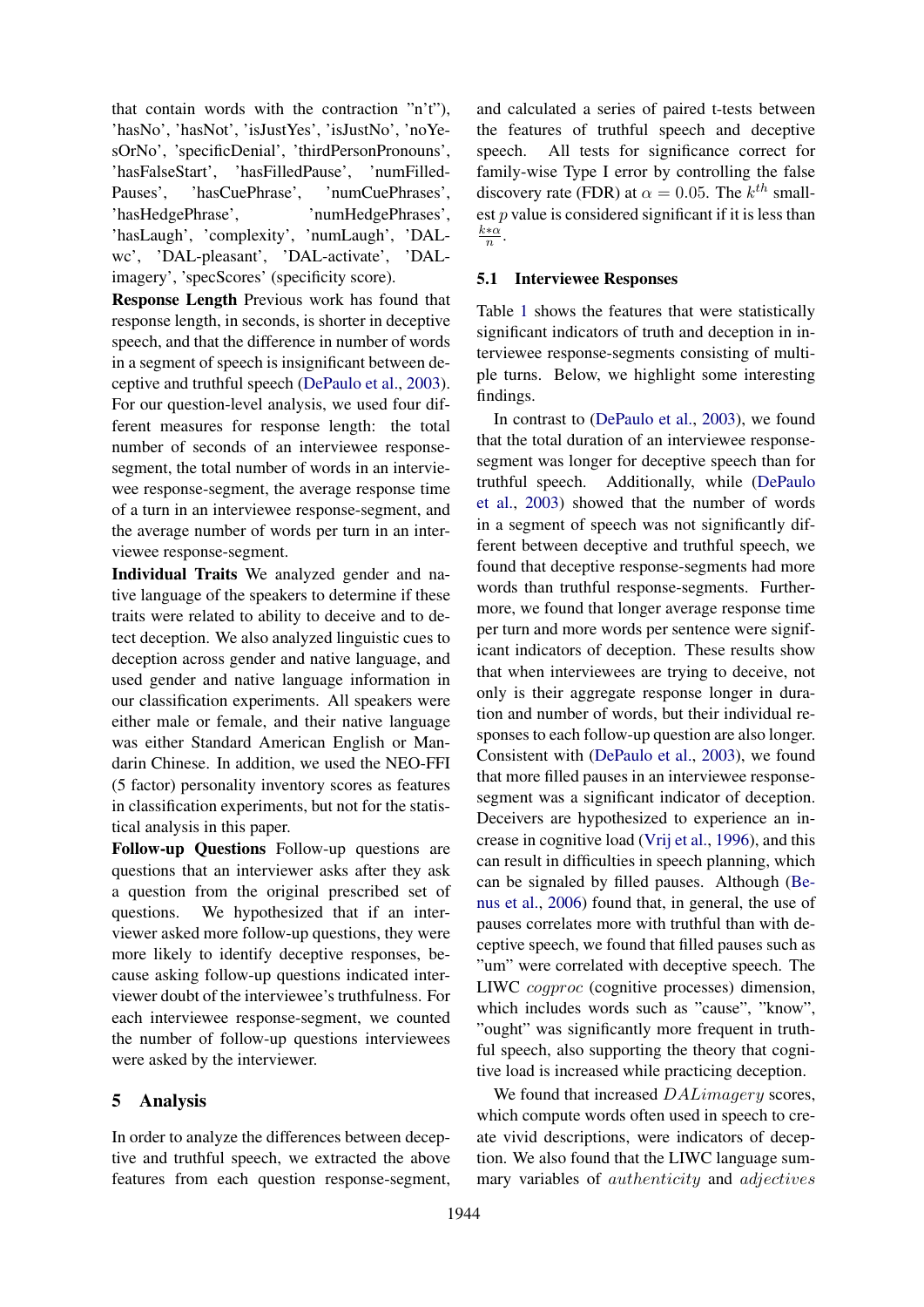| Feature         | <b>Deception</b>                        | <b>Truth</b>               | <b>Neutral</b>                      |
|-----------------|-----------------------------------------|----------------------------|-------------------------------------|
| Lexical         | DAL.activate, DAL.imagery, DAL.pleasant | isJustNo                   | complexity, DAL.wc                  |
|                 | noYesOrNo, numCuePhrase,                |                            | <i>isJustYes</i>                    |
|                 | numFilledPauses, numHedgePhrases        |                            | numLaugh                            |
|                 | specScores, thirdPersonPronouns         |                            | specificDenial                      |
| <b>LIWC</b>     | achieve, adj, adverb, affiliation       | certain, dic               | affect, apostro, assent             |
|                 | analytic, article, authentic            | function, negate, netspeak | auxverb, body, cogproc              |
|                 | cause, clout, compare, conj             |                            | colon, comma, death                 |
|                 | dash, discrep, drives, family           |                            | differ, female, filler              |
|                 | feel, focusfuture, focuspast, friend    |                            | <i>i</i> , ingest, insight, leisure |
|                 | health, interrog, ipron, male           |                            | posemo, quant, quote                |
|                 | motion, percept, ppron, prep            |                            | relig, sad, see                     |
|                 | pronoun, power, relativ, reward         |                            | sixltr, they, tone, work            |
|                 | shehe, social, space, swear             |                            |                                     |
|                 | verb, WC, we, WPS, you                  |                            |                                     |
| Response length | num words, response length              |                            |                                     |
|                 | avg response length, avg num words      |                            |                                     |
| Followup        | num turns                               |                            |                                     |

Table 1: Statistically significant indicators of truth and deception in interviewee response-segments consisting of multiple turns related to a single question.

| Feature         | <b>Deception</b>                 | Truth           | <b>Neutral</b>                   |
|-----------------|----------------------------------|-----------------|----------------------------------|
| Lexical         | DAL.imagery, DAL.pleasant        | DAL.actvate     | complexity, DAL.wc               |
|                 | numCuePhrases, numFilledPauses   | <i>isJustNo</i> | isJustYes, noYesOrNo             |
|                 | numHedgePhrases, specificDenial  |                 | numLaugh                         |
|                 | specScores, thirdPersonPronoun   |                 |                                  |
| <b>LIWC</b>     | adverb, article, authentic, body | negate          | apostro, bio, cause              |
|                 | conj, focuspast, interrog, ipron |                 | certain, clout, cogproc, compare |
|                 | prep, pronoun, WC, WPS           |                 | discrep, focusfuture, function   |
|                 |                                  |                 | insight, money, motion           |
|                 |                                  |                 | negemo, nonflu, number           |
|                 |                                  |                 | posemo, ppron, relative          |
| Response length | num words                        |                 |                                  |
|                 | response length                  |                 |                                  |
|                 | avg num words                    |                 |                                  |
|                 | avg response length              |                 |                                  |
| Followup        | num turns                        |                 |                                  |

Table 2: Statistically significant indicators of perceived truth and deception in interviewer judgments of interviewee responses.

were indicators of deception: in an effort to sound more truthful and authentic, interviewees may have provided a level of detail that is uncharacteristic of truthful speech. Similarly, the specificity metric was indicative of deception: deceptive responses contained more detailed language. Words in the LIWC clout category - a category describing words that indicate power of influence - were more prevalent in deceptive responses, suggesting that subjects sounded more confident while lying. *Interrogatives* were an indicator of deception. In the context of the interviewerinterviewee paradigm, these are interviewee questions to the interviewer. Perhaps this was a technique used to stall so that they had more time to develop an answer (e.g. "Can you repeat the question?"), or to deflect the interviewer's attention from their deception and put the interviewer on the spot. We observed that *hedge* words and phrases, which speakers use to distance themselves from a proposition, were more frequent in deceptive speech. This is consistent with Statement Analysis (Adams, 1996), which posits that hedge words are used in deceptive statements to intentionally create vagueness that obscures facts. Consistent with this finding, certainty in language (words such as "always" or "never") was a strong indicator of truthfulness.

It is also interesting to note the features that were not significant indicators of truth or decep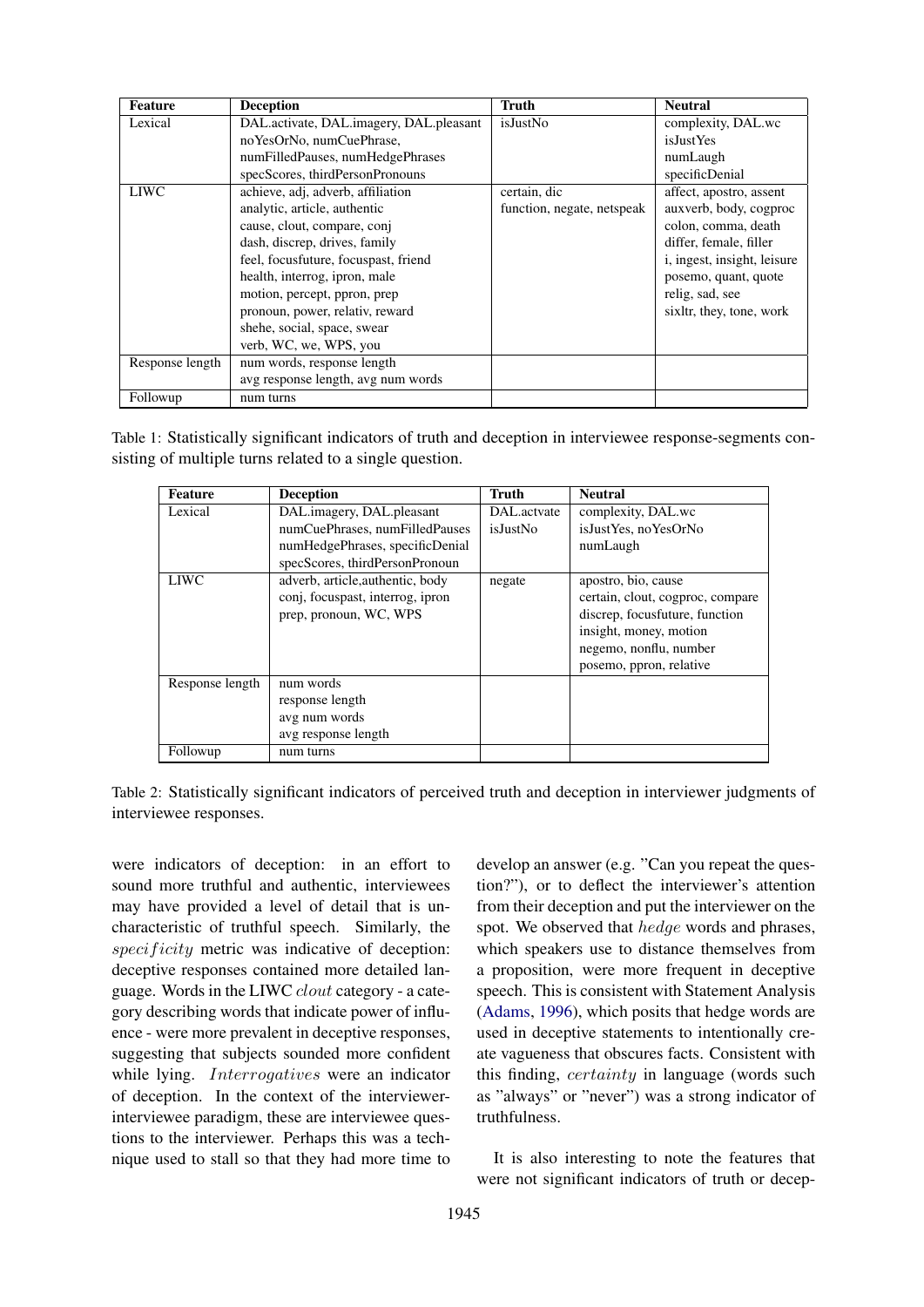tion. For example, there was no significant difference in laughter frequency or apostrophes (used for contractions in this corpus) between truthful and deceptive responses.

When we compared indicators of truth vs. deception across multiple turns to indicators of truth vs. deception in just the first turns of interviewee response-segments, we found that, generally, indicators in first turns are a subset of indicators across multiple turns. In some cases there were interesting differences. For example, although tone (emotional tone - higher numbers indicate more positive, and lower indicate negative) was not a significant indicator of deception for the entire interviewee response-segment, negative tone was a moderate indicator of deception in first turns. This suggests that the tone of interviewees, when they have just started their lie, is different from when they are given the opportunity to expand on that lie. The findings from our analysis of first turns suggest that there might be enough information in the first response alone to distinguish between deceptive and truthful speech; we test this in our classification experiments in Section 6.

## 5.2 Interviewer Judgments of Deception

In addition to analyzing the linguistic differences between truthful and deceptive speech, we were interested in studying the characteristics of speech that is believed or disbelieved. Since the CXD corpus includes interviewer judgments of deception for each question asked, we have the unique opportunity to study human perception of deception on a large scale. Table 2 shows the features that were statistically significant indicators of truth and deception in interviewee responses - consisting of multiple turns - that were perceived as true or false by interviewers. Here we highlight some interesting findings. There were many features that were prevalent in speech that interviewers perceived as deceptive, which were in fact cues to deception. For example, speech containing more words in a response-segment and more words per sentence was generally perceived as deceptive by interviewers, and indeed, this perception was correct. Disbelieved answers had a greater frequency of filled pauses and hedge words, and greater specificity, all of which were increased in deceptive speech.

There were also several features that were indicators of deception, but were not found in higher rates in statements that were perceived

as false. For example, the LIWC dimensions clout and certain were not significantly different in believed vs. disbelieved interviewee responses, but *clout* was increased in deceptive speech and certain language was increased in truthful speech. There were also features that were significantly different between believed and disbelieved statements, but were not indicators of deception. For example, statements that were perceived as false by interviewers had a greater proportion of *specificDenials* (e.g. "I did not") than those that were perceived as true; this was not a valid cue to deception. Number of turns was increased in dialogue segments where the interviewer did not ultimately believe the interviewee response. That is, more follow up questions were asked when an interviewer did not believe their interlocutor's response, which is an intuitive behavior. When we compared indicators of speech that was perceived as deceptive across multiple turns to indicators of speech that was perceived as deceptive in just the first turns, we found that, generally, indicators in first turns are a subset of indicators across multiple turns.

On average, human accuracy at judging truth and deception in the CXD corpus was 56.75%, and accuracy at judging deceptive statements only was 47.93%. The average F1-score for humans was 46. Thus, although some cues were correctly perceived by interviewers, humans were generally poor at deception perception. Nonetheless, characterizing the nature of speech that is believed or not believed is useful for applications where we would ultimately like to synthesize speech that is trustworthy.

# 5.3 Gender and Native Language Differences in Deception Behavior

Having discovered many differences between deceptive and truthful language across all speakers, we were interested in analyzing differences in deceptive language across groups of speakers. Using gender and native language (English or Mandarin Chinese) as group traits, we conducted two types of analysis. First, we directly compared deception performance measures (ability to deceive as interviewee, and ability to detect deception as interviewer) between speakers with different traits, to assess the effect of individual characteristics on deception abilities. In addition, we compared the features of deceptive and truthful language in sub-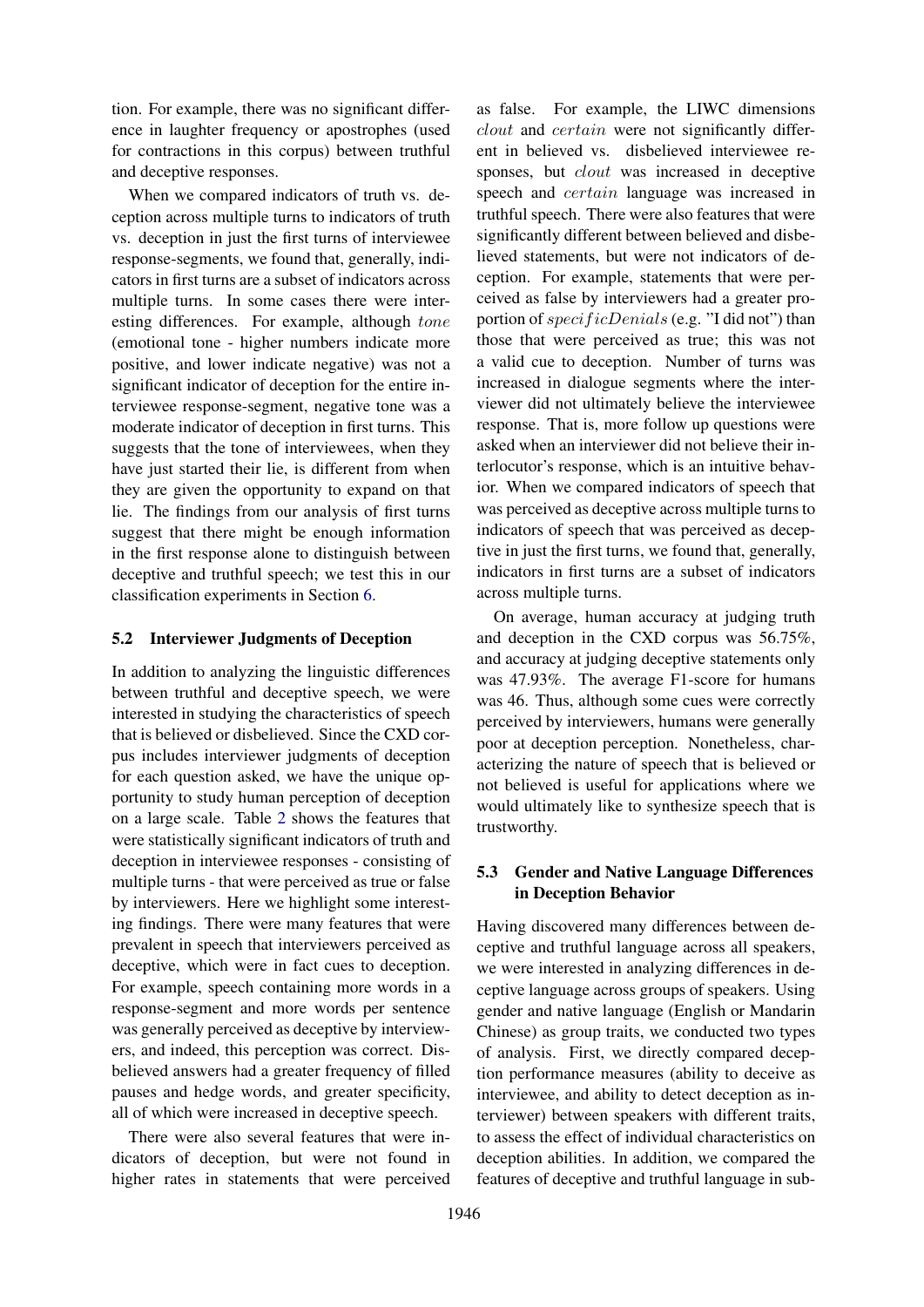| Group   | Deception                   | Truth      |  |
|---------|-----------------------------|------------|--|
| Male    | analytic, friend, interrog  | posemo     |  |
| Female  | achieve, adverb, article    |            |  |
|         | authentic, cause compare    |            |  |
|         | discrep, family, feel       |            |  |
|         | focusfuture, percept, power |            |  |
|         | relativ, we                 |            |  |
| English | acheve, adverb, affiliation |            |  |
|         | compare, interrog, power    |            |  |
|         | relativ, space, swear       |            |  |
| Chinese | analytic, bio cause         | certain    |  |
|         | discrep, feel, health       | (informal) |  |
|         | percep, (filler)            | (netspeak) |  |

Table 3: Gender-specific and language-specific indicators of deception and truth. We consider a result to approach significance if its uncorrected  $p$ value is less than 0.05 and indicate this with () in the table.

sets of the corpus, considering only people with a particular trait, in order to determine groupspecific patterns of deceptive language. As before, tests for significance correct for family-wise Type I error by controlling the false discovery rate (FDR) at  $\alpha = 0.05$ . The  $k^{th}$  smallest p value is considered significant if it is less than  $\frac{k*\alpha}{n}$ .

#### 5.3.1 Gender

There were no significant differences in deception ability between male and female speakers. However, there were many differences in language between male and female speakers. Further, some features were only discriminative between deception and truth for a specific gender. Table 3 shows linguistic features that were significantly different between truthful and deceptive speech, but only for one gender. In some cases the feature was found in different proportions in male and females, and in other cases there was no significant difference. For example,  $family$  words were indicative of deception only in female speakers, and these words were also used more frequently by female speakers than male speakers.

The LIWC category of compare was also indicative of deception for females only, and this feature was generally found more frequently in female speech. Article usage was only significantly different between truthful and deceptive speech in females (more articles were found in deceptive speech), but articles were used more frequently in male speech. On the other hand, the LIWC category of posemo (positive emotion) was increased in truthful speech for male speakers only, and there

was no significant difference of *posemo* frequency across gender.

#### 5.3.2 Native Language

Interviewees were more successful at deceiving native Chinese speakers than at deceiving native English speakers  $(t(170) = -2.13, p = 0.033)$ . This was true regardless of interviewee gender and native language, and slightly stronger for female interviewers  $(t(170) = -2.22, p = 0.027)$ . When considering only female interviewers, interviewees were more successful at deceiving nonnative speakers than native speakers, but this difference was not significant when considering only male interviewers. As with gender, there were several features that were discriminative between deception and truth for only native speakers of English, or only native speakers of Mandarin. Table 3 shows LIWC categories and their relation to deception, broken down by native language. For example, power words were found more frequently in deception statements, when considering native English speakers only. In general, power words were used more by native Mandarin speakers than by native English speakers. LIWC categories of compare, relative, and swear were more prevalent in deceptive speech, only for English speakers. On the other hand, feel and perception dimensions were only indicators of deception for native Mandarin speakers, although there was no significant difference in the use of these word categories across native language. Informal and netspeak word dimensions tended to be more frequent in truthful speech for native Chinese speakers only (approaching significance), and these word categories were generally more frequent in native Mandarin speech. Finally, *filler* words tended to be more frequent in deceptive speech (approaching significance) only for native Mandarin speakers, and these were used more frequently by native Mandarin speakers than native English speakers.

Overall, our findings suggest that deceptive behavior in general, and deceptive language in particular, are affected by a person's individual characteristics, including gender and native language. When building a deception classification system, it is important to account for this variation across speaker groups.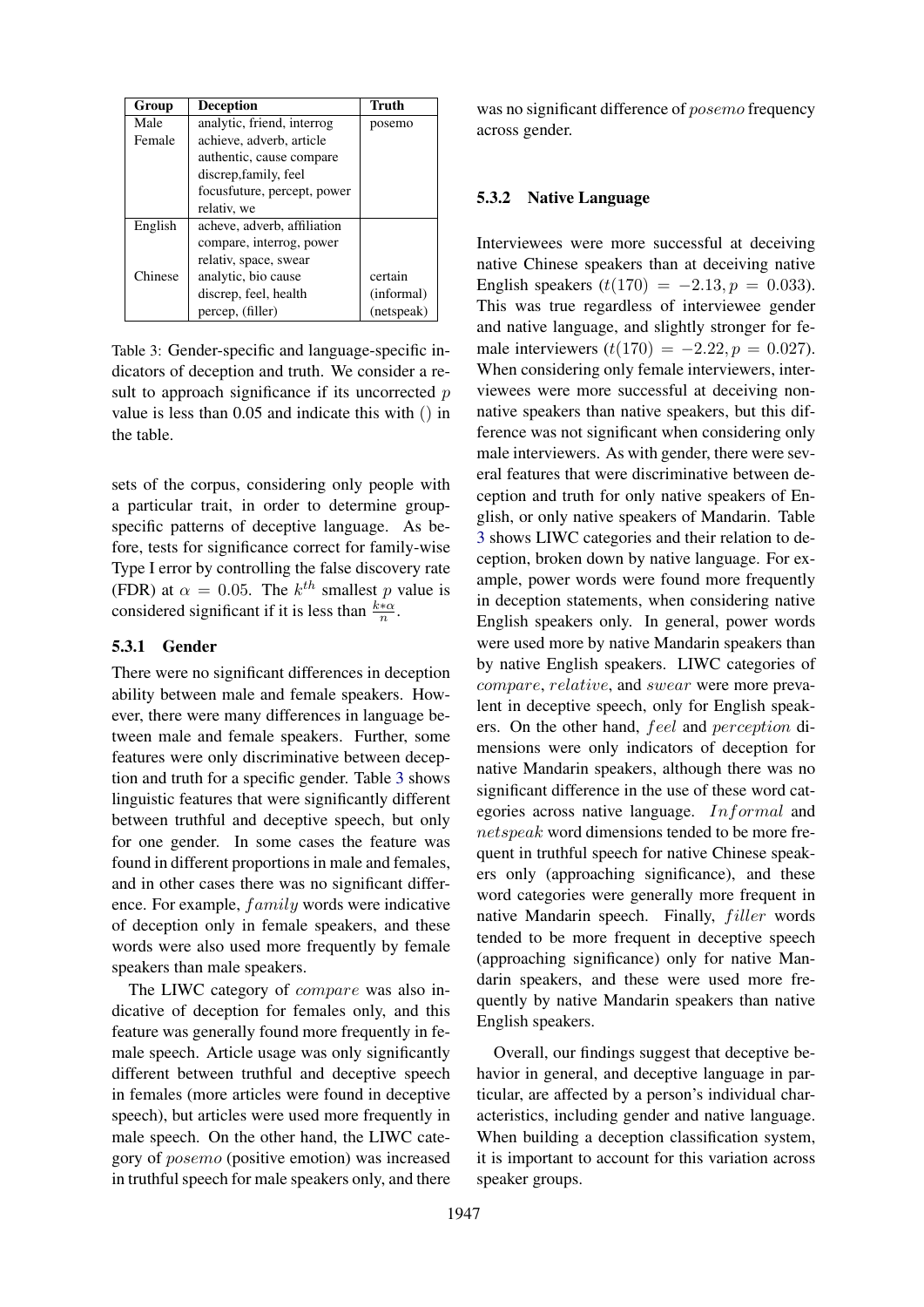| <b>Features</b>         | <b>Segmentation</b> | Accuracy | <b>Precision</b> | <b>Recall</b> | F1-score |
|-------------------------|---------------------|----------|------------------|---------------|----------|
| Human baseline          | Multiple turns      | 56.75    | 56.50            | 40.00         | 46.50    |
| <b>LIWC</b>             | Single turn         | 65.75    | 65.79            | 65.74         | 65.72    |
|                         | Multiple turns      | 72.78    | 72.84            | 72.74         | 72.74    |
| Lexical                 | Single turn         | 66.95    | 66.97            | 66.95         | 66.94    |
|                         | Multiple turns      | 70.33    | 70.46            | 70.28         | 70.25    |
| LIWC+lexical            | Single turn         | 68.35    | 68.36            | 68.35         | 68.35    |
|                         | Multiple turns      | 71.66    | 71.77            | 71.60         | 71.58    |
| LIWC+individual         | Single turn         | 67.50    | 67.50            | 67.50         | 67.49    |
|                         | Multiple turns      | 71.85    | 71.93            | 71.80         | 71.79    |
| Lexical+individual      | Single turn         | 69.32    | 69.33            | 69.32         | 69.31    |
|                         | Multiple turns      | 69.95    | 70.06            | 69.89         | 69.86    |
| LIWC+lexical+individual | Single turn         | 70.87    | 70.87            | 70.87         | 70.87    |
|                         | Multiple turns      | 72.40    | 72.50            | 72.34         | 72.33    |

Table 4: Random Forest classification of single turn and multiple turn segmentations, using text-based features and individual traits (gender, native language, NEO-FFI personality scores).

# 6 Deception Classification

Motivated by our analysis showing many significant differences in the language of truthful and deceptive responses to interview questions, we trained machine learning classifiers to automatically distinguish between truthful and deceptive text, using the feature sets described in section 4. We compared classification performance for the two segmentation methods described in section 3.2: first turn and multiple turns. This allowed us to explore the role of context in automatic deception detection. When classifying interviewee response-segments, should the immediate response only be used for classification, or is inclusion of surrounding turns helpful? This has implications not only for deception classification, but for practitioners as well. Should human interviewers make use of responses to follow up questions when determining response veracity, or should the initial response receive the most consideration?

We compared the performance of 3 classification algorithms: Random Forest, Logistic Regression, and SVM (sklearn implementation). In total, there were 7,792 question segments for both single turn and multiple turns segmentations. We divided this into 66% train and 33% test, and used the same fixed test set in experiments for both segmentations in order to directly compare results. The random baseline performance is 50, since the dataset is balanced for truthful and deceptive statements. Another baseline is human performance, which is 46.0 F1 in this corpus. The Random Forest classifier was consistently the best performing, and we only report those results due to space constraints. Table 4 displays the classification performance for each feature set individually, as well as feature combinations, for both single turn and multiple turn segmentations. It also shows the human baseline performance, obtained from the interviewers' judgments of deception in the corpus, which were made after asking each question along with related follow-up questions (i.e. multiple turn segmentation).

The best performance (72.74 F1-score) was obtained using LIWC features extracted from multiple turns. This is a 22.74% absolute increase over the random baseline of 50, and a 26.74% absolute increase over the human baseline of 46. The performance of classifiers trained on multiple turns was consistently better than those trained on single turns, for all feature sets. For multiple turns, LIWC features were better than the lexical feature set, and combining lexical with LIWC features did not improve over the performance of LIWC features alone. Adding individual traits information was also not beneficial. However, when considering the first turn only, the best results (70.87 F1-score) were obtained using a combination of LIWC+lexical+individual features. Using the first turns segmentation, lexical features were slightly better than LIWC features, and interestingly, adding individual traits helped both feature sets. A combination of LIWC and lexical features was better than each on its own.

These results suggest that contextual informa-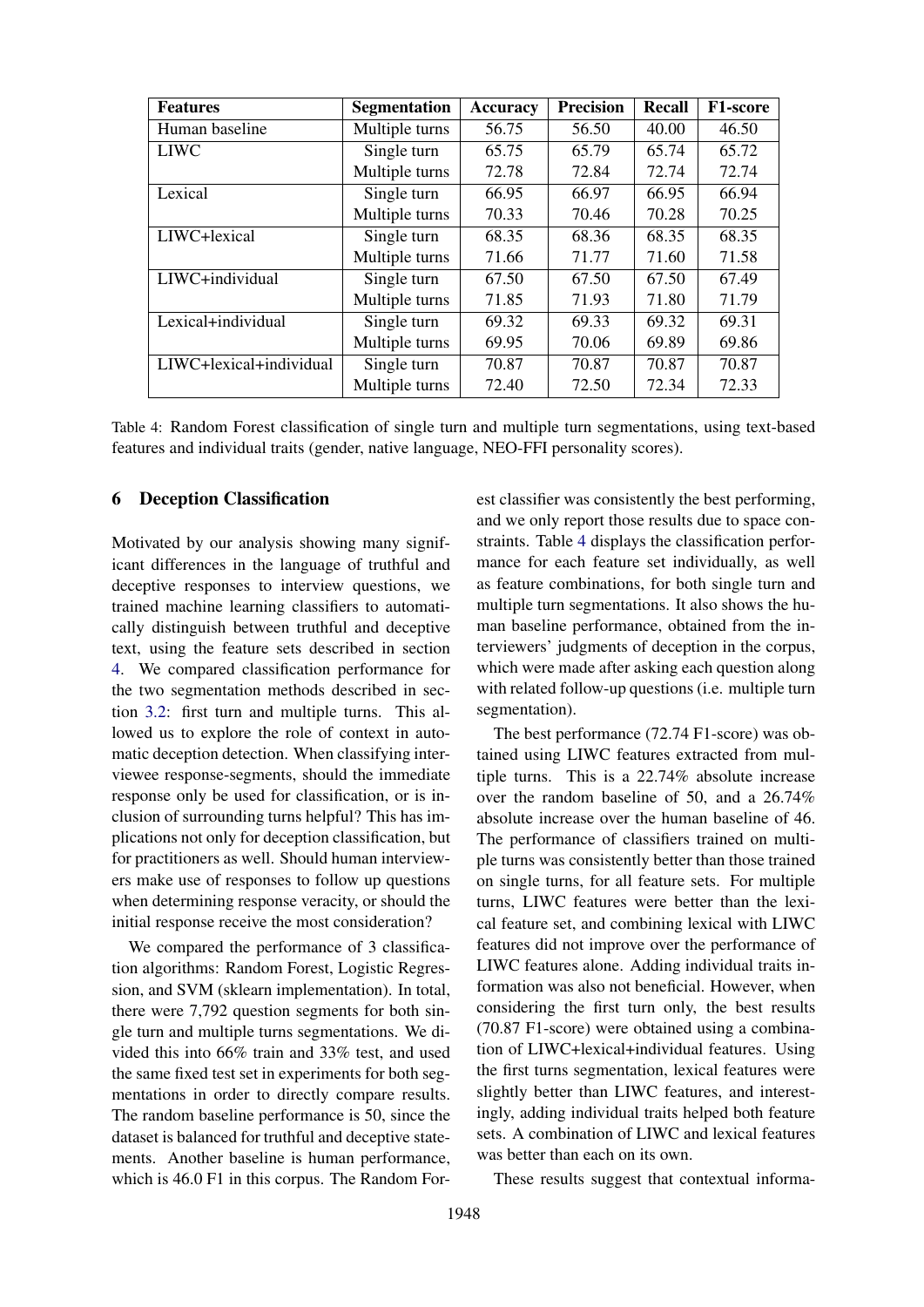tion, in the form of follow up questions, is beneficial for deception classification. It seems that individual traits, including gender, native language, and personality scores, are helpful in deception classification under the condition where contextual information is not available. When the contextual information is available, the the additional lexical content is more useful than individual traits.

# 7 Conclusions and Future Work

In this paper we presented a study of deceptive language in interview dialogues. Our analysis of linguistic characteristics of deceptive and truthful speech provides insight into the nature of deceptive language. We also analyzed the linguistic characteristics of speech that is *perceived* as deceptive and truthful, which is important for understanding the nature of trustworthy speech. We explored variation across gender and native language in linguistic cues to deception, highlighting cues that are specific to particular groups of speakers. We built classifiers that use combinations of linguistic features and individual traits to automatically identify deceptive speech. We compared the performance of using cues from the single first turn of an interviewee response-segment with using cues from the full context of multiple interviewee turns, achieving performance as high as 72.74% F1-score (about 27% better than human detection performance).

This work contributes to the critical problem of automatic deception detection, and increases our scientific understanding of deception, deception perception, and individual differences in deceptive behavior. In future work, we plan to conduct similar analysis in additional deception corpora in other domains, in order to identify consistent domain-independent deception indicators. In addition, we plan to conduct cross-corpus machine learning experiments, to evaluate the robustness of these and other feature sets in deception detection. We also would like to explore additional feature combinations, such as adding acoustic-prosodic features. Finally, we plan to conduct an empirical analysis of deception behavior across personality types.

## Acknowledgments

This work was partially funded by AFOSR FA9550-11-1-0120 and by NSF DGE-11-44155. Thank you to Bingyan Hu for her assistance with feature extraction. We thank the anonymous reviewers for their helpful comments.

#### References

- Susan H Adams. 1996. Statement analysis: What do suspects' words really reveal. *FBI L. Enforcement Bull.* 65:12.
- Joan Bachenko, Eileen Fitzpatrick, and Michael Schonwetter. 2008. Verification and implementation of language-based deception indicators in civil and criminal narratives. In *Proceedings of the 22nd International Conference on Computational Linguistics-Volume 1*. Association for Computational Linguistics, pages 41–48.
- Stefan Benus, Frank Enos, Julia Hirschberg, and Elizabeth Shriberg. 2006. Pauses in deceptive speech. In *Speech Prosody*. volume 18, pages 2–5.
- PT Costa and RR McCrae. 1989. Neo five-factor inventory (neo-ffi). *Odessa, FL: Psychological Assessment Resources* .
- Bella M DePaulo, James J Lindsay, Brian E Malone, Laura Muhlenbruck, Kelly Charlton, and Harris Cooper. 2003. Cues to deception. *American Psychological Association, Inc.* pages 74–118.
- Frank Enos. 2009. *Detecting deception in speech*. Ph.D. thesis, Citeseer.
- Song Feng, Ritwik Banerjee, and Yejin Choi. 2012. Syntactic stylometry for deception detection. In *Proceedings of the 50th Annual Meeting of the Association for Computational Linguistics: Short Papers-Volume 2*. Association for Computational Linguistics, pages 171–175.
- Tommaso Fornaciari and Massimo Poesio. 2013. Automatic deception detection in italian court cases. *Artificial intelligence and law* 21(3):303–340.
- Sarah I Levitan, Guzhen An, Mandi Wang, Gideon Mendels, Julia Hirschberg, Michelle Levine, and Andrew Rosenberg. 2015a. Cross-cultural production and detection of deception from speech. In *Proceedings of the 2015 ACM on Workshop on Multimodal Deception Detection*. ACM, pages 1–8.
- Sarah I Levitan, Guzhen An, Mandi Wang, Gideon Mendels, Julia Hirschberg, Michelle Levine, and Andrew Rosenberg. 2015b. Cross-cultural production and detection of deception from speech. In *Proceedings of the 2015 ACM on Workshop on Multimodal Deception Detection*. ACM, pages 1–8.
- Junyi Jessy Li and Ani Nenkova. 2015. Fast and accurate prediction of sentence specificity. In *Proceedings of the Twenty-Ninth Conference on Artificial Intelligence (AAAI)*. pages 2281–2287.